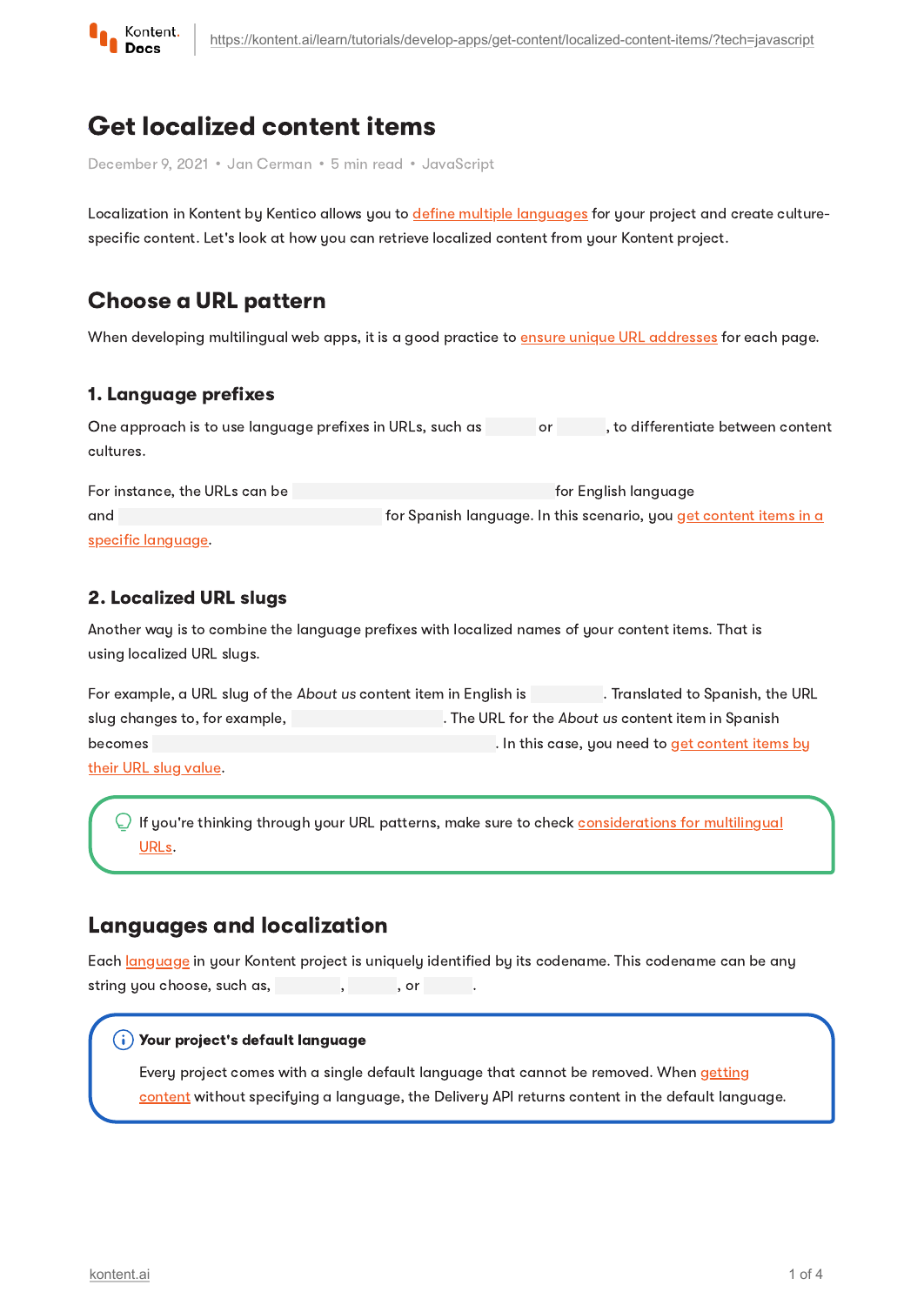

### <span id="page-1-1"></span>Get localized content items

To get localized content, specify the parameter and provide the codename of the requested language. For example, to get an article named About Us article in the Spanish language, specify the item's codename and the language's codename.

| JavaScript |  |  |
|------------|--|--|
|            |  |  |
|            |  |  |
|            |  |  |
|            |  |  |
|            |  |  |
|            |  |  |
|            |  |  |

If the content item doesn't exist in the specified language, the Delivery API checks if the content exists in the **fallback [language](https://kontent.ai/learn/tutorials/manage-kontent/projects/set-up-languages/#a-language-fallbacks)** configured for the requested language.

# <span id="page-1-0"></span>Get items by localized URL slug

Depending on how you implement [routing](https://kontent.ai/learn/tutorials/develop-apps/build-strong-foundation/routing-and-urls/) in your app, you might want to request content items based on the knowledge of their URL [slugs.](https://kontent.ai/learn/tutorials/develop-apps/optimize-your-app/seo-friendly-urls/)

To retrieve a content item by a localized URL slug, you need to specify the parameter and then filter by URL slug [value.](https://kontent.ai/learn/tutorials/develop-apps/get-content/filter-content-items-examples/) If you omit the parameter, you get content in the default language.

For example, to get an About us content item whose URL slug in Spanish is acerda-de-nosotros, you need to specify the following:

- The language's codename using the parameter. For Spanish it's .
- The content item's URL slug value using the **Filter**.

#### **JavaScript**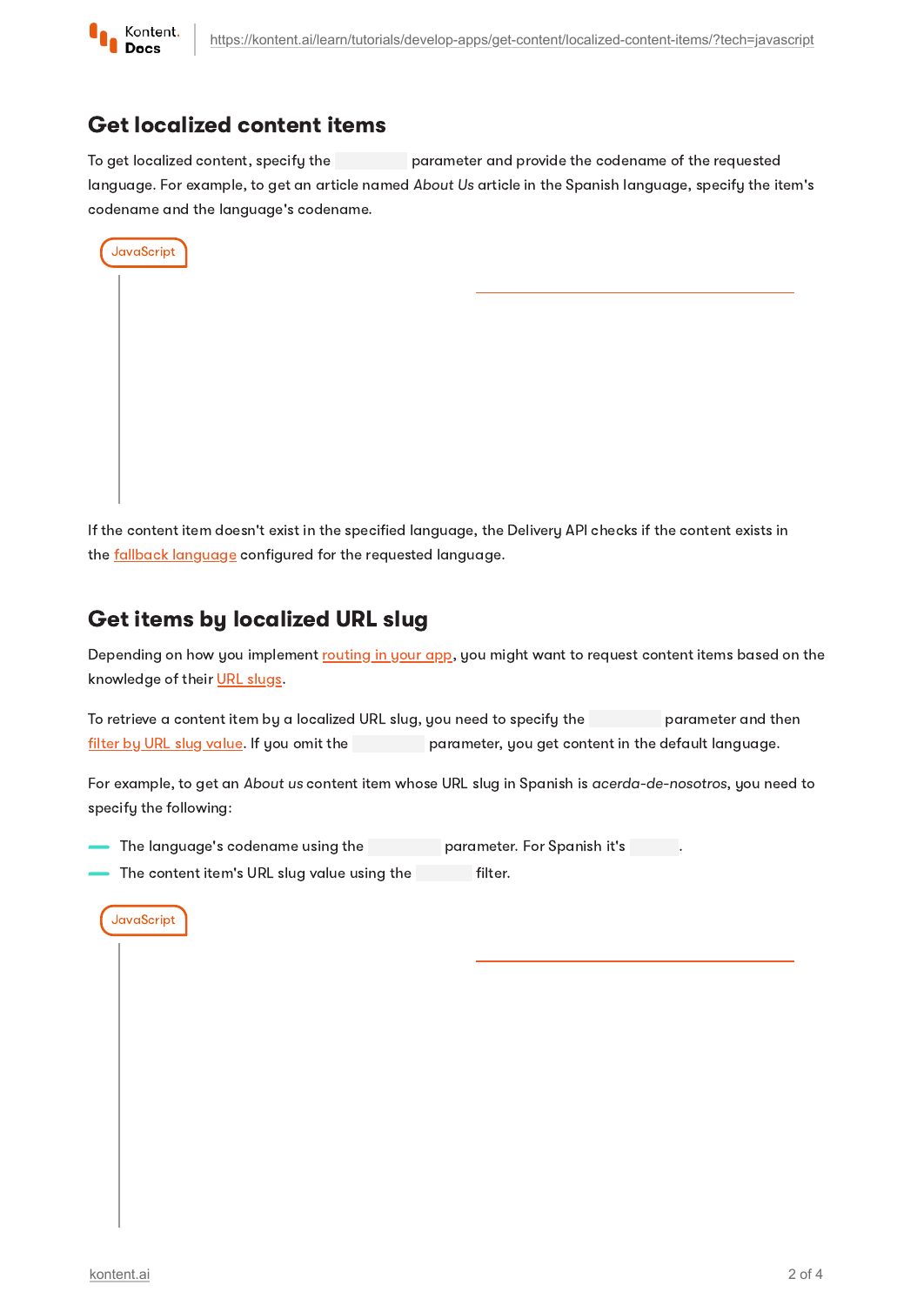

If the specified query doesn't match any content items, the Delivery API returns an empty response.

## Ignoring language fallbacks

To ignore [language](https://kontent.ai/learn/tutorials/manage-kontent/projects/set-up-languages/#a-language-fallbacks) fallbacks and retrieve content items only in the specified language, you need to filter out any content items whose language is different from the specified language.

The following table shows what content the Delivery API returns for specific combinations of language-related filters. The example works with a Kontent project with the default language set as English and the second language set as Spanish , which falls back to the default language.

– Specifies the codename of the requested language.

– Filters content items by their language.

| parameter value | value              | parameter | <b>Behavior</b>                                                                                                                                                 |
|-----------------|--------------------|-----------|-----------------------------------------------------------------------------------------------------------------------------------------------------------------|
|                 | <not set=""></not> |           | The API returns content items in<br>Spanish. If an item is not<br>translated to Spanish, the API<br>returns the English (<br>version of the items as fallback.  |
|                 |                    |           | The API returns only content<br>items in Spanish. If an item is not<br>translated to Spanish, the API<br>doesn't return it.                                     |
|                 |                    |           | The API returns only content<br>items in English provided they<br>don't have content in Spanish. If<br>an item is translated to Spanish,<br>it is not returned. |

For example, this is how you retrieve only the content items translated to Spanish language without any fallbacks.